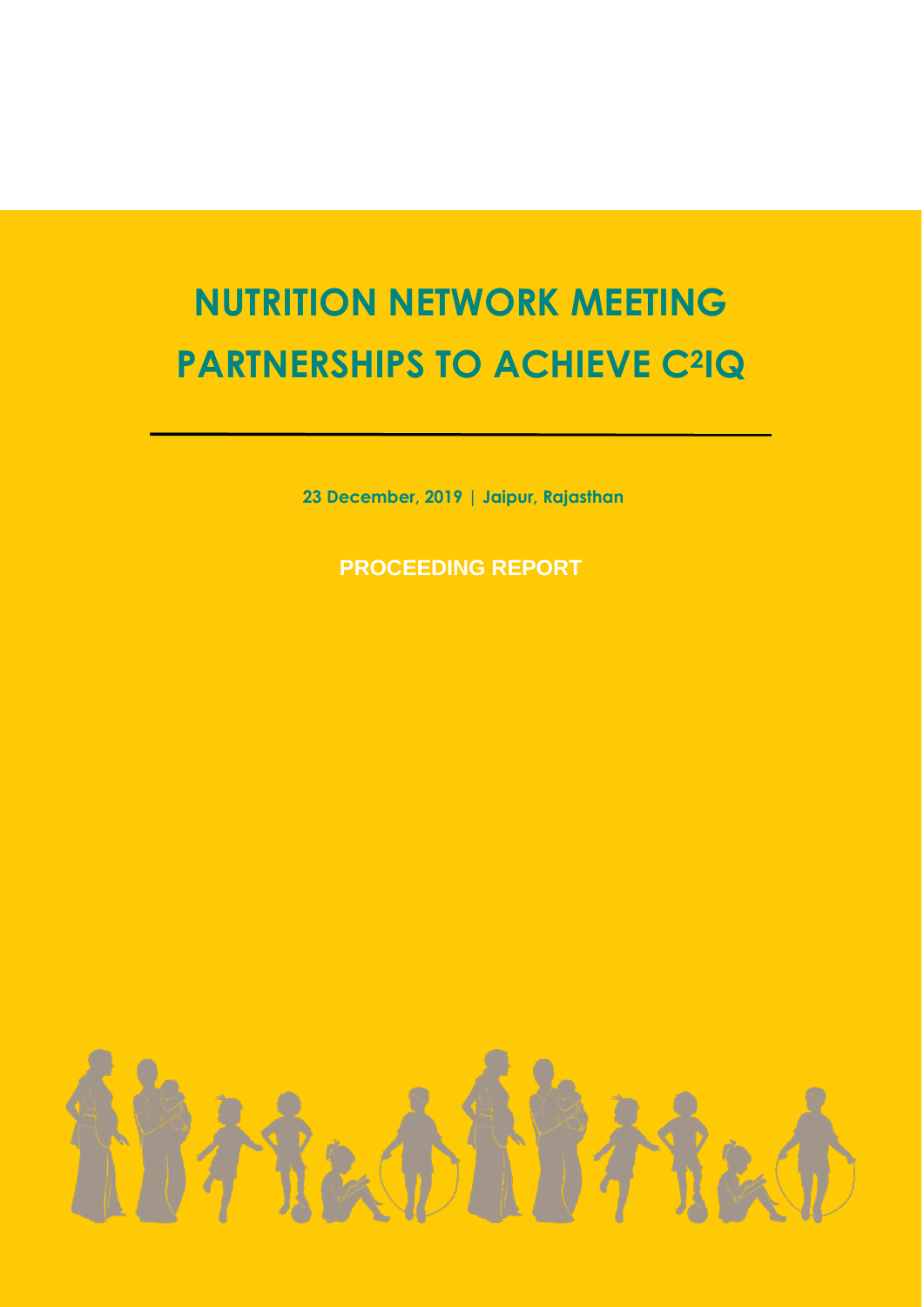# Table of Contents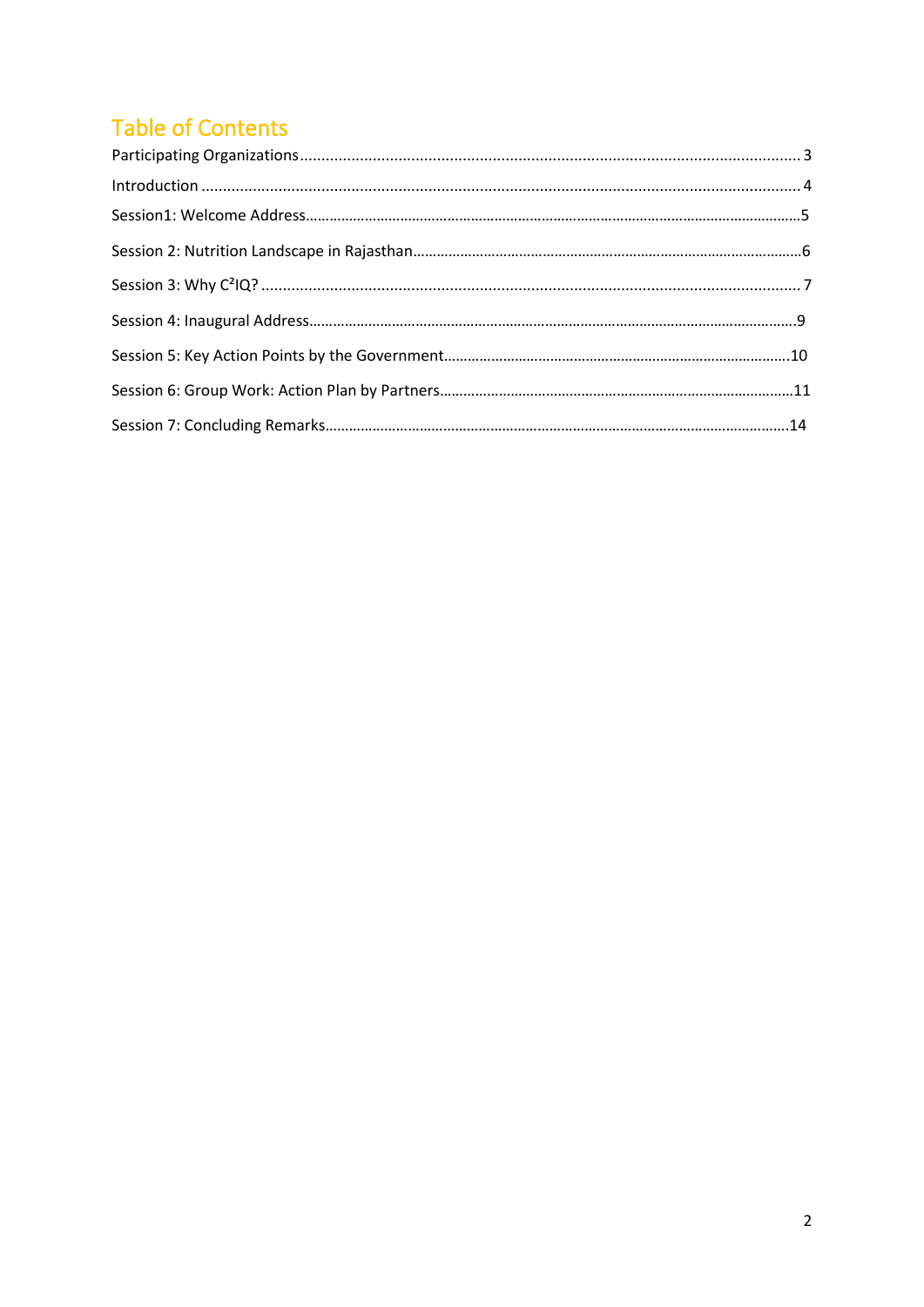# **Participating Organizations**

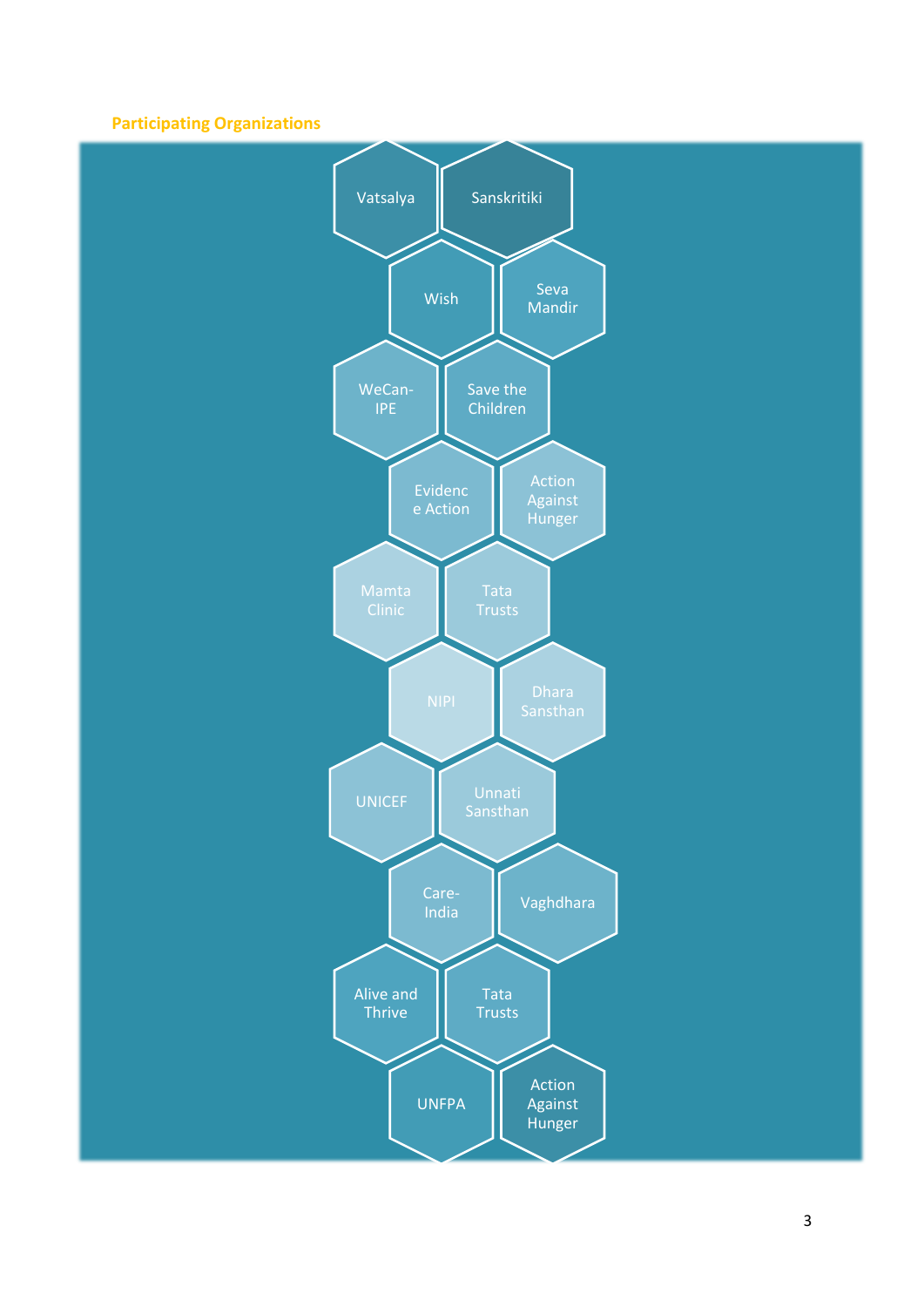

*(From Left to Right): Binu Anand, National Team Lead, WeCan-IPEGlobal, Shri K K Pathak, Secretary, DWCD, Dr Sujit Ranjan, CFNS, Smt. Pratibha Singh, Director ICDS, Shri Mukesh Meena, Additional Director, POSHAN Abhiyaan, Dr Minakshi Singh, Unicef-Rajasthan*



*Participants during the C2 IQ Meeting, Jaipur, Rajasthan- 22nd December 2019*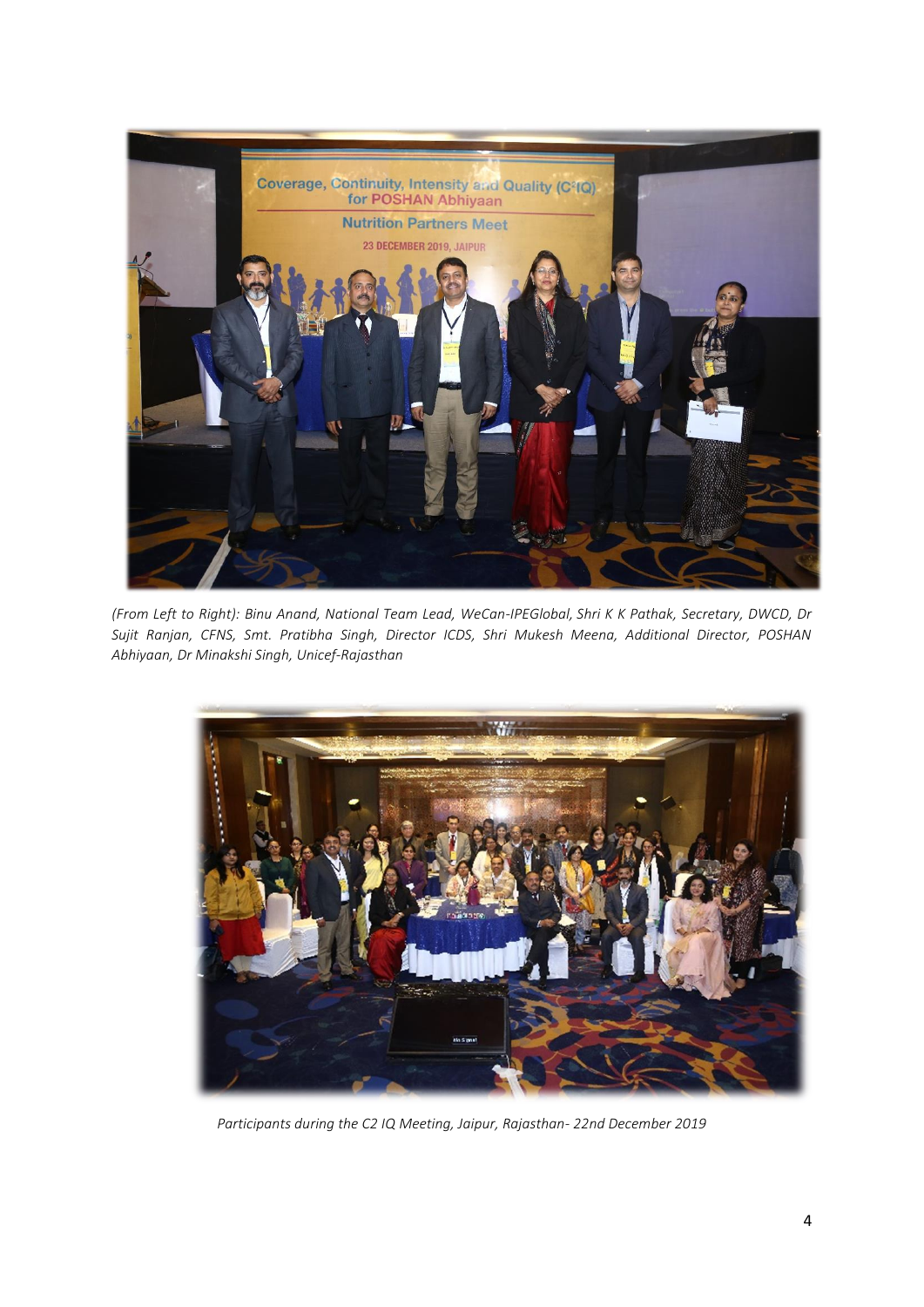# **Introduction**

POSHAN Abhiyaan or Prime Minister's Overarching Scheme for Holistic Nutrition is a flagship multisectoral program of Government of India to improve nutritional outcomes for children, pregnant women and lactating mothers in the country. It was launched on the International Women's Day in 2018 at Jhunjhunu, Rajasthan.

Achieving the ambitious targets, as envisaged in the POSHAN Abhiyaan with full Coverage, Continuity, Intensity and Quality  $(C<sup>2</sup>IQ)$ , necessitated a collaborative effort from the development partners working in the domain of nutrition. In response, a national level nutrition partners' meeting was convened in New Delhi on the 11th and 12th of June 2019, facilitated by We Collaborate for Nutrition (WeCan)-IPE Global. The primary aim of the 'Nutrition Network Meeting: Partnerships to Achieve  $C<sup>2</sup>IQ'$ , was to strengthen coordination and collaboration between development partners. The meeting had over 120 participants representing 23 partner organizations from 14 states of India. As next steps, it was agreed that cascading meetings will be organized at the state level to deliberate on state specific priorities and develop joint action plan by the partners to support effective roll-out of POSHAN Abhiyaan till the last mile.

Subsequently, the C²IQ meetings were held in Jharkhand and Uttar Pradesh to cascade the resolutions made at the national level meet to the states. C²IQ in Uttar Pradesh focused on identifying key areas on which partners require to support the Government for strengthening complimentary feeding, Anaemia Mukt Bharat and other nutrition programs. Further, the role of each partner was articulated in these meetings. The partners also decided to conduct joint technical trainings for their regional and district staff. As next step, a two-day orientation workshop for district and regional level functionaries of partner organizations on Complementary Feeding (CF) was held in Lucknow, Uttar Pradesh.

In Jharkhand, the C<sup>2</sup>IQ meeting was organized by WeCan-IPE Global in collaboration with UNICEF. The day-long meeting with mapping exercises and technical discussions culminated into the identification of three common thematic areas i.e.First 1000 days, Severe and Acute Malnutrition (SAM) management and Use of data for Strategic Planning, wherein all the partners committed to working jointly.

Continuing the momentum C<sup>2</sup>IQ in Jharkhand and Uttar Pradesh, , WeCan along with UNICEF, supported by Department of Women and Child Development (DWCD), Government of Rajasthan organized the meeting in Jaipur, for development partners working in the state. The meeting was largely participated by members from 20 partner organizations working in different thematic areas on nutrition took part in the meet.

#### **Objectives**

Considering the need for comprehensive multisectoral collaborative actions to achieve the targets of POSHAN Abhiyaan, the meeting was structured to provide a space for nutrition partners, government and policy makers to share existing knowledge and engage in exercises to find the way forward.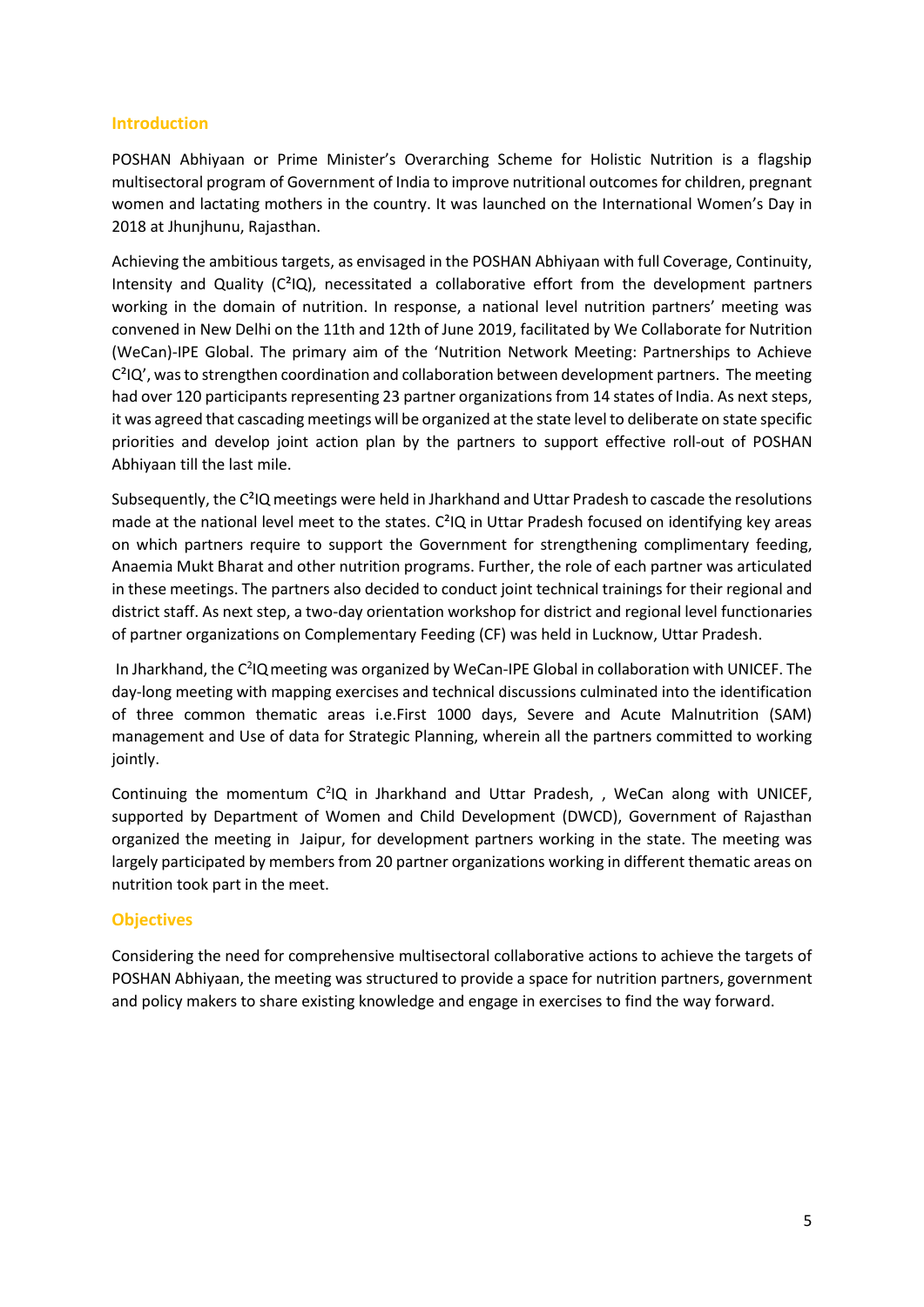

Figure 1: Objectives for the C²IQ Workshop

#### **Session 1: Welcome Address**

Speaker: Dr Pratibha Singh, Director-ICDS, Rajasthan

During the welcome address, Smt. Pratibha Singh presented an overview of the activities undertaken by ICDS in Rajasthan for early childhood care and improving the nutrition status of pregnant women, lactating mothers and adolescent girls. She also provided a context for the day-long meet and reiterated the need for forging meaningful partnerships among development partners to improve the nutrition indicators in the state.

#### **Key Discussion Points**

After the launch of POSHAN Abhiyaan, the Government of Rajasthan has developed a strategic framework with support from the nutrition partners to improve the nutrition outcomes for target beneficiaries in the state. The framework includes the following:

- ➢ The State Convergence Action Plan (SCAP)
- ➢ The State Nutrition Vision 2022
- ➢ State Social & Behaviour Change Communication (SBCC) Strategy
- Supported by UNICEF, the Department of Women and Child Development (DWCD), Rajasthan was one of the first states to develop the State Nutrition Vision and SCAP.
- SCAP sets out to improve maternal, infant and child nutrition to reduce undernutrition.
- As per the Rajasthan State Nutrition Vision 2022, the state aims to achieve the following targets aligned to the larger goals of POSHAN Abhiyaan: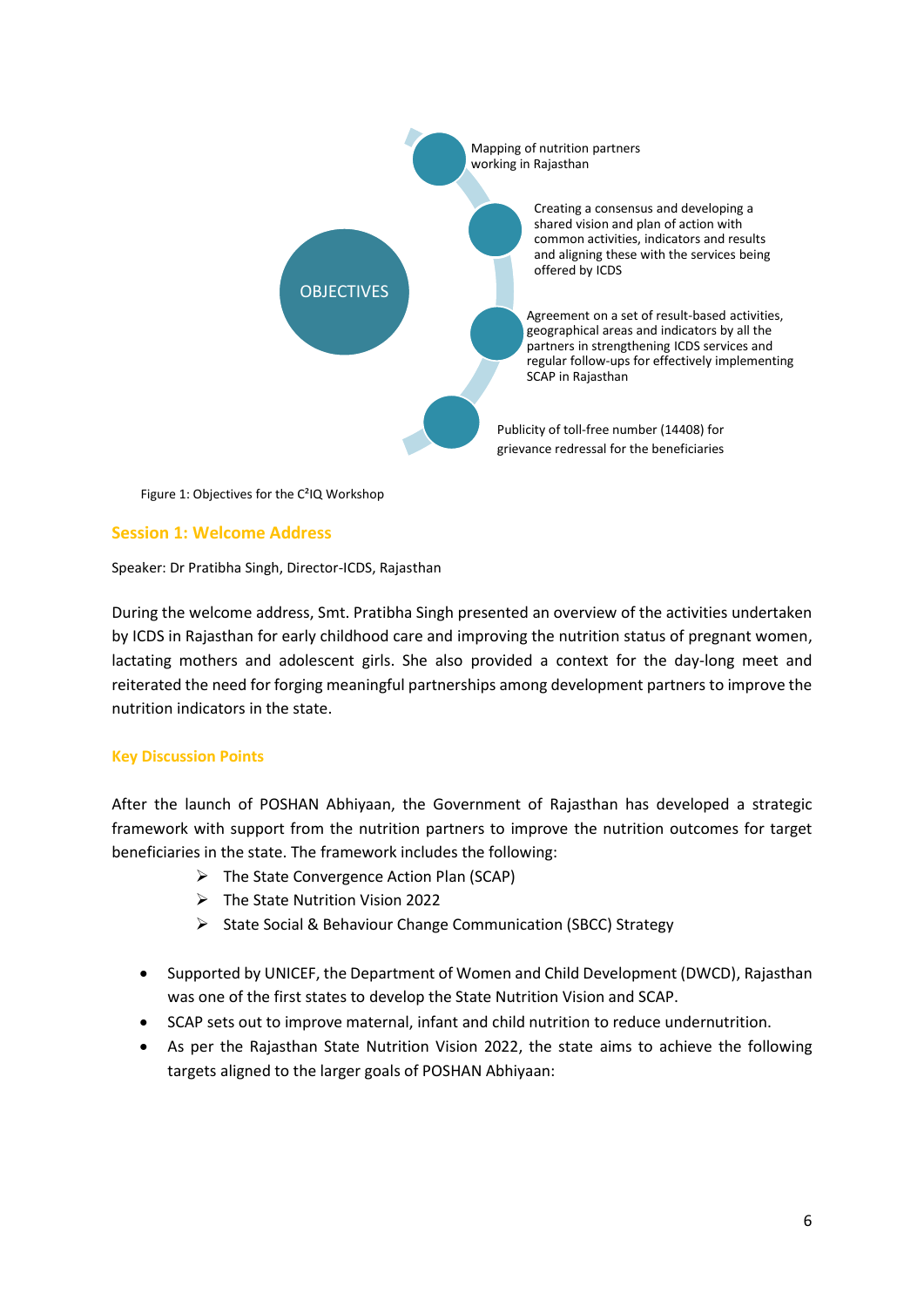

- DWCD developed the SBCC strategy in collaboration with IPE Global and key partners. The framework developed jointly by the DWCD and IPE Global seeks to create a supportive environment for improved maternal nutrition and young child (MIYC) feeding practices.
- DWCD being the nodal department for implementation of POSHAN Abhiyaan in Rajasthan, is running several programs with the support of development partners and ICDS to improve the nutrition outcomes for the target beneficiaries. At present, the state has 33 development partners working in 36 districts.
- Rajasthan has 62,000 Anganwadi Centres (AWCs) with about 2 lakh personnel catering to 35 lakh beneficiaries per month. These are:
	- $\triangleright$  Children between 0-3 years and 3-6 years
	- ➢ Those between 3-6 years are given nutritious food and pre-school education (9.9 lakhs)
	- ➢ Pregnant women and lactating mothers- About 8 lakhs
	- ➢ Adolescent girls- 0.92 lakhs
	- $\triangleright$  Reduce low birth weight prevalence from 23.2 per cent in 2016 to 20.88 per cent (reduction of 2 per cent per annum)
- The major areas where the partners are active include Maternal and Infant Young Child Nutrition (MIYCN), capacity building, social and behaviour change communication (SBCC), system strengthening for demand generation, community engagement and infrastructure development. A budgetary allocation of INR 25,000 crores has been earmarked by the department for these activities.
- Some of the major interventions have been undertaken by partners such as Vedanta, Power Grid Corporation of India, TATA Trust, UNICEF, WeCan-IPEGlobal and Airport Authority of India Ltd.

#### **Key Takeaways**

• There is a strong need for the development partners to collaborate for implementing evidence-supported, high-impact interventions to cater to different categories of beneficiaries under the DWCD umbrella.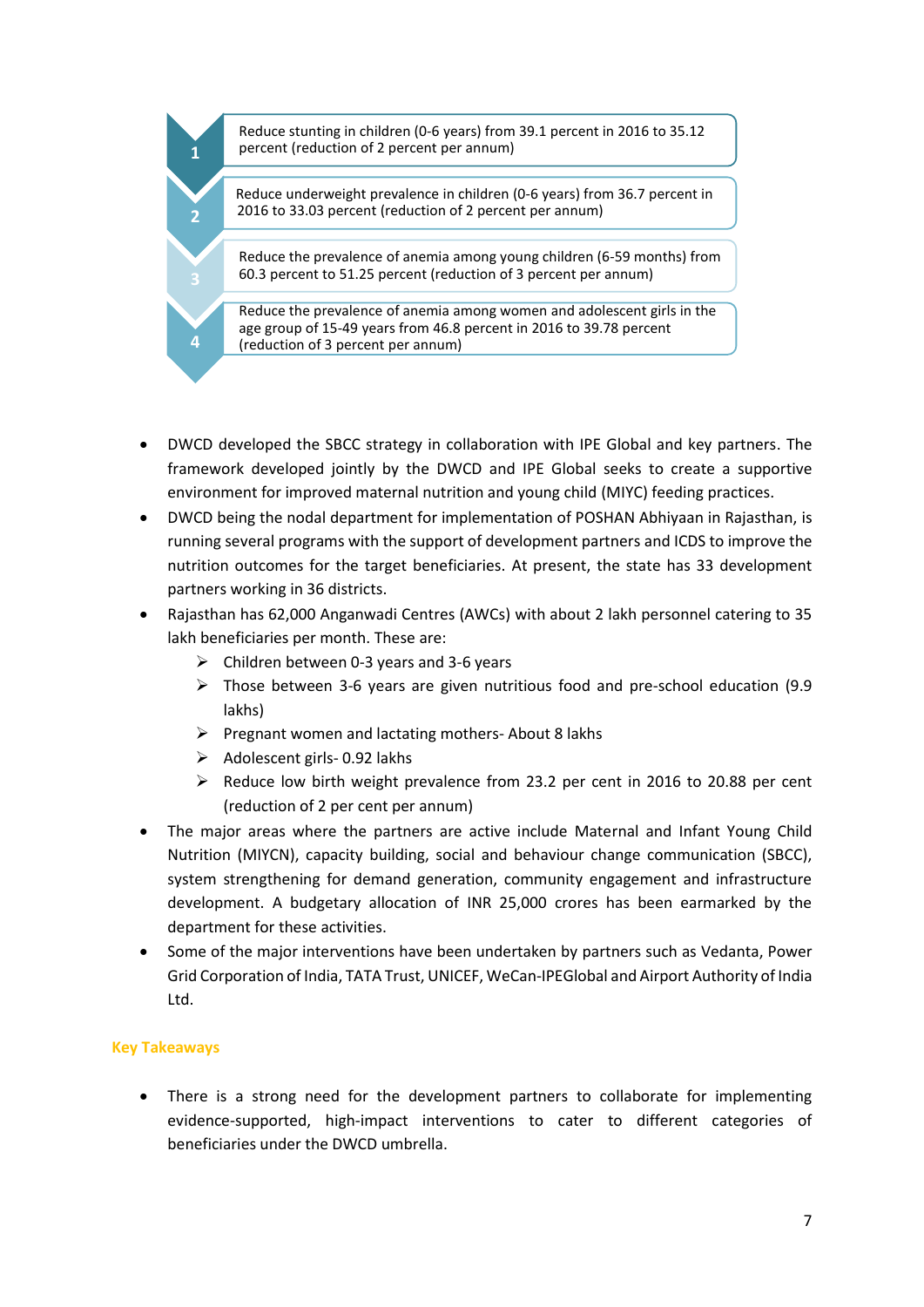- Under the aegis of  $C^2$ IQ meetings, a cornerstone can be achieved by the partners by creating a strategic plan with the following elements:
	- $\triangleright$  Prioritized thematic areas in the field of nutrition in different districts of Rajasthan
	- $\triangleright$  Work to be taken up by the partners in the identified areas
	- ➢ Robust monitoring and evaluation (M&E) mechanism to track the progress in each identified area
- Aside from the thematic areas being actively supported by the development partners, any new areas that need attention should also be identified for achieving the set nutrition indicators.
- The partners along with implementing government bodies should identify the gaps in the existing SCAP and other strategies being used to achieve the nutrition indicators

# **Session 2: State of Nutrition in Rajasthan**

Speaker: Meenakshi Singh, Nutrition Specialist, UNICEF

The session was devoted to providing an in-depth insight into the current state of nutrition in Rajasthan, key geographical and thematic areas that require attention and data-supported inferences on undernutrition in different districts of the state.

# **Key Discussion Points**

- Three key pillars are essential to the success of The National Nutrition Mission (NNM):
	- ➢ **Convergence:** Research has proved that reducing undernutrition requires an environment of shared responsibilities whereby departments such as health, education and Panchayati Raj Institutions (PRIs) need to converge for better outcomes along with efforts by nutrition partners.
	- ➢ **Integrated Child Development Services-Common Application Software (ICDS-CAS)**: Concerted efforts are required to capture real-time data through ICDS-CAS.
	- ➢ **Behaviour Change**: Certain cultural and social behaviour patterns can prove detrimental to improved nutritional outcomes. Hence, behaviour change becomes a significant third pillar for the success of NNM.
- The Government of India has identified five major nutrition indicators as a priority to be improved under the POSHAN Abhiyaan. These are enlisted below: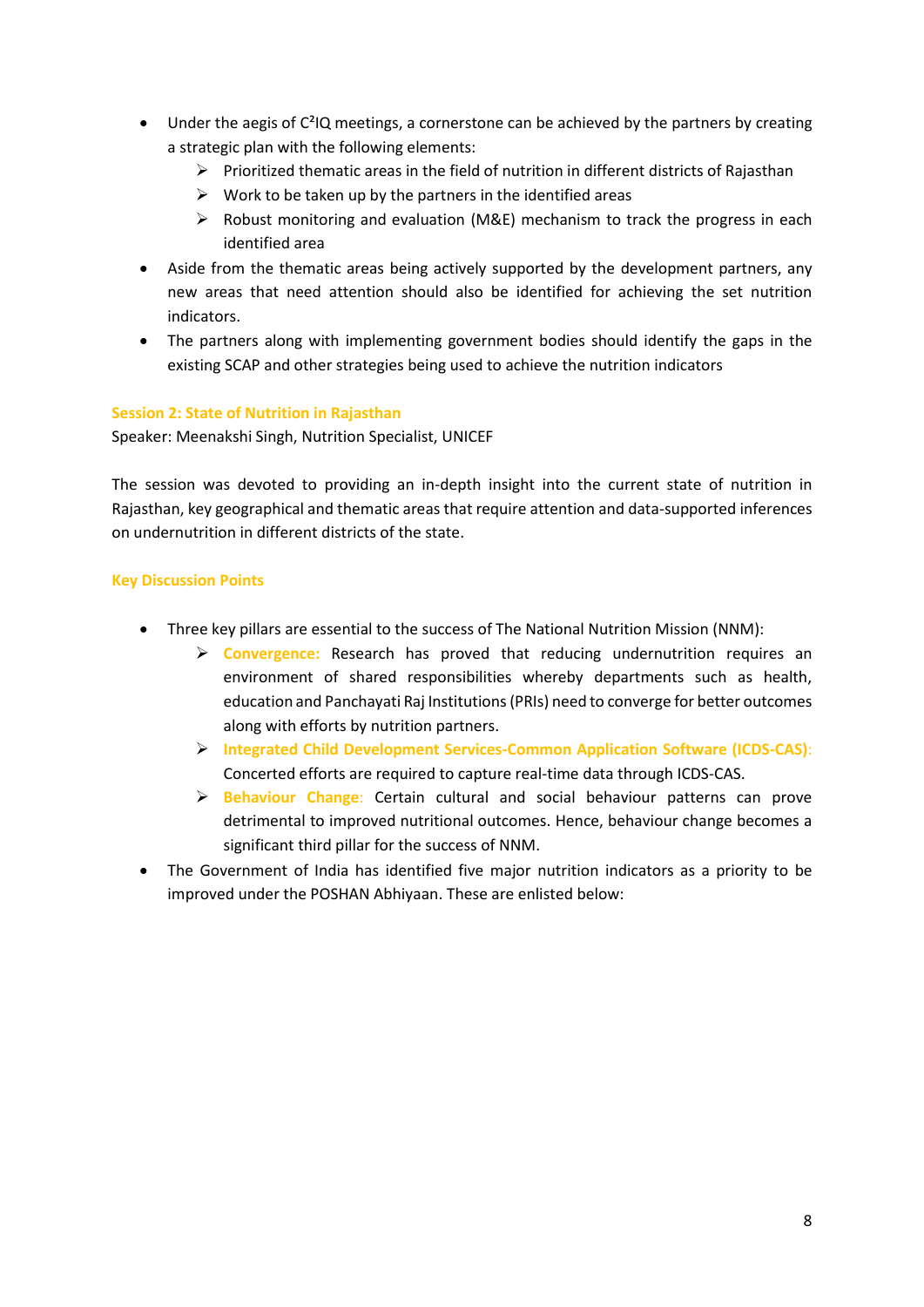

Figure 3: Objectives as envisaged by the POSHAN Abhiyaan

- As per the NFHS 4 report, several Indian states have improved underweight, stunting and wasting by 2 per cent. While some of the indicators for Rajasthan have improved over the years, there is a strong need to improve nutrition indicators at par with the other states. The following areas are a major concern:
	- ➢ **Dietary Diversity:** At present only 4 per cent children are getting the required dietary diversity in the state.
	- ➢ **Underweight:** 36.7 per cent of children are underweight, affecting their chances for a healthy life.
	- ➢ **Wasting:** 23 per cent of children suffer from wasting and 8.6 per cent from severe wasting. Several districts of southern Rajasthan such as Pratapgarh (54.6 per cent), Dungarpur (53.4 per cent), Banswara (50.7 per cent) and Sirohi (50.4 per cent) are some of the worst affected districts. These districts also happen to be tribal regions with geographically difficult areas to reach.
	- ➢ **Stunting:** 31.9 per cent children in Rajasthan are stunted, resulting in both physical and mental stunting.
- Apart from prevalence of underweight, stunting and wasting, the state has a huge burden of anemia among under 5 children as well as women between 15-49 years of age.
- The district of Banswara fares worst, with 84.6 per cent of children under 5 and 76.3 per cent of women (15-49) years being anemic.

# **Key Takeaways:**

Partners need to actively implement and scale-up high impact nutrition interventions in collaboration with DWCD and other implementing agencies in the most affected districts during the next 3 years.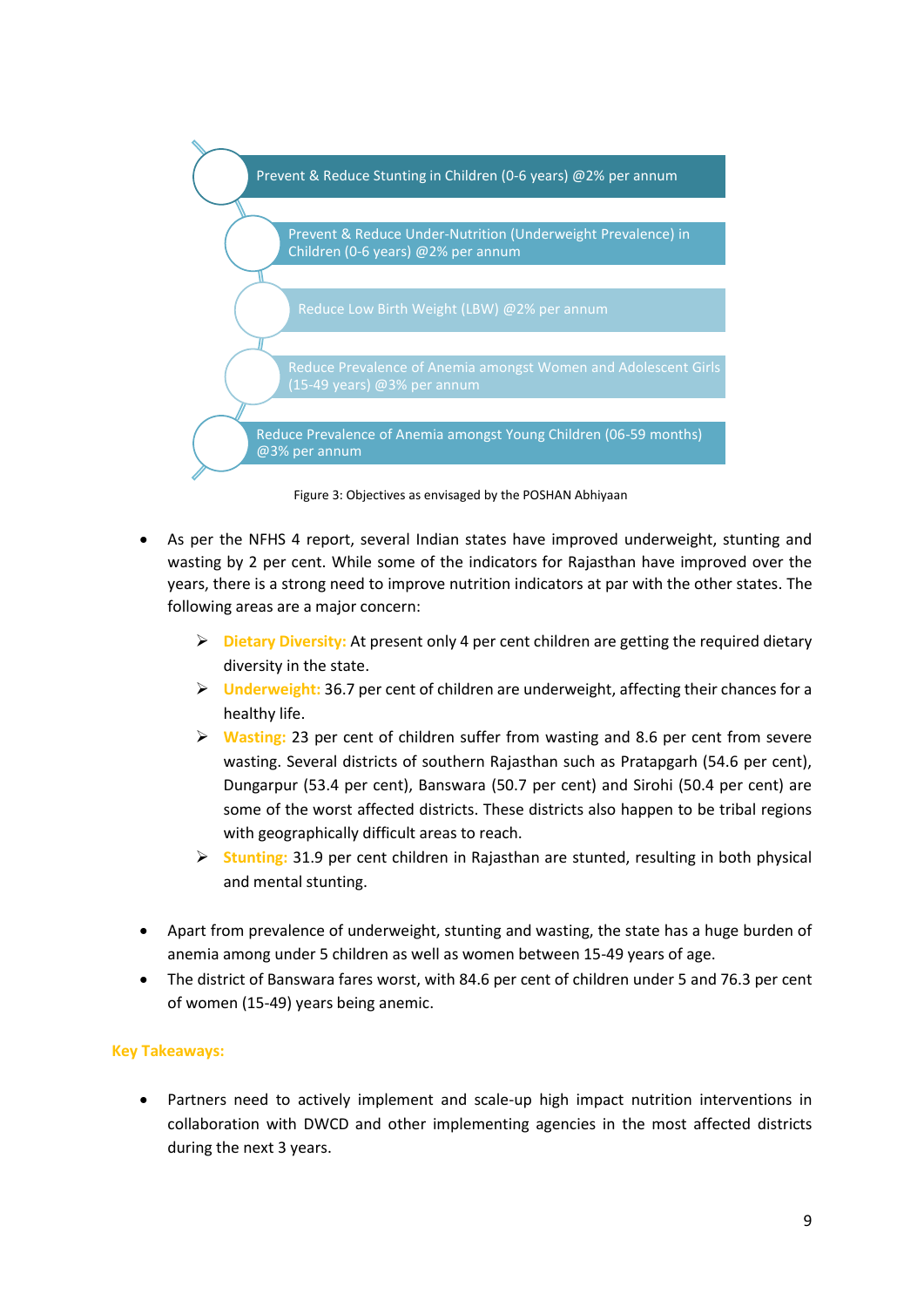- Dietary diversity can be improved by reinforcing traditional food habits depending on the availability of nutrient-rich food in a region.
- Since, it has been observed that the burden of malnourishment is highest among children between 6-18 months, Complementary Feeding (CF) should be strengthened as a preventive action through:
	- $\triangleright$  Continued home visits
	- $\triangleright$  Regular counselling on CF, preferably of mothers in group set-ups as research has already proved that it leads to better feeding practices and behavioural change patterns.
- The partners need to pay special attention to gestational weight gain as it has a direct effect on the birth weight of children. Regular counselling of pregnant women and the caregivers around them on nutritional requirement is essential to ensure that the birth weight of child is appropriate.
- Even though Anemia Mukt Bharat (AMB) has been launched in Rajasthan, the partners need to ensure its appropriate implementation. The method for administering IFA syrup to the mother and pregnant women by ASHAs, demonstrations for how the mother should administer it to the children and availability of medicine are some of the factors that would play a crucial role in the success rate of AMB.
- Dissemination of the right information and dialogue through existing platforms such as sectoral meetings on actionable strategies and plans for follow-ups are highly recommended for effective implementation of interventions.
- There is a strong need for partners to work together and make community-based events (CBEs) more structured.

# **Session 3: C²IQ and WeCan**

Speakers: Binu Anand, Team Lead, WeCan, Dr. Sujith and Vanita, UNICEF

During this session, the speakers presented a brief overview of WeCan, the concept behind C²IQ and how it can be achieved.

# **Key Discussion Points**

- The current state of nutrition indicators in the country and accomplishing the targets of the POSHAN Abhiyaan has heightened the need to build active support for multisectoral collaborations and a dedicated platform for the same.
- WeCan is a national level initiative that fosters such a platform, bringing the partners together for cross-learning, documentation of good practices and its dissemination.
- WeCan analyzes processes involved in nutrition interventions, creates shareable evidencebased products featuring high-impact learnings, showcases it for wider dissemination to development partners, government departments, policymakers and other stakeholders.
- WeCan's strategy involves four components: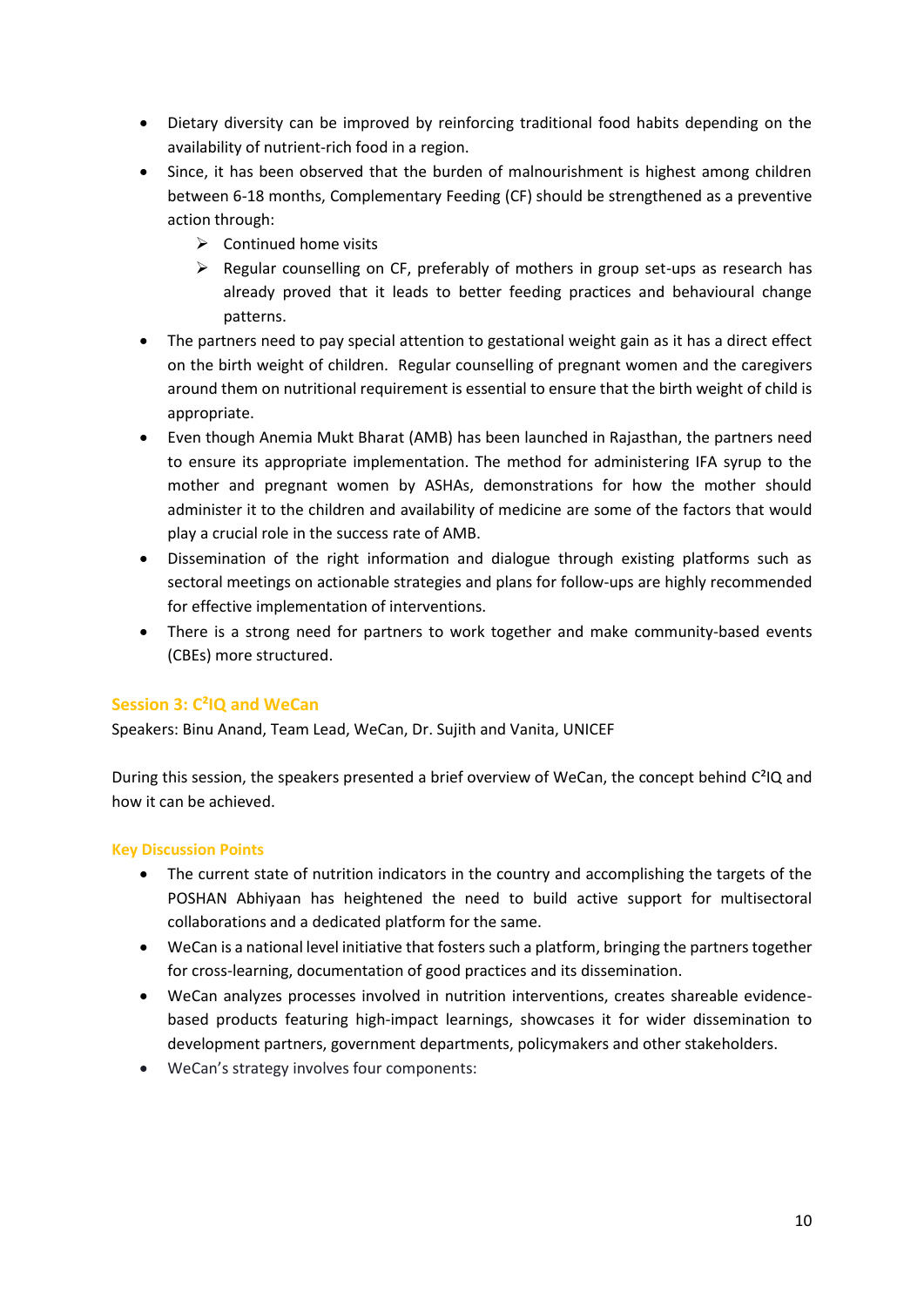

Figure 4: WeCan's strategy to promote collaboration and cross- learning amongst partners

- WeCan identifies key learnings from existing interventions and creates pathways for sharing it with the partners and other stakeholders such as government and policymakers to increase efficiencies and ensure optimum use of resources.
- C²IQ meetings are a part of bolstering these collaborative efforts, benefitting from shared learning experiences and adapting the existing platforms for maximum benefit to the beneficiaries. The spotlight at the meetings is on multisectoral convergence.

# **Key Takeaways**

- Undernutrition is not just a result of the unavailability of food security or nutrient-rich food, rather it is a function of several factors such as education, the status of women in society and behavioural patterns.
- According to the Comprehensive National Nutrition Survey (CNNS), 2016-18 reports, Rajasthan has made encouraging progress between 2006 and 2010 in improving the nutrition indicators.
- The data from CNNS needs to be extensively analysed to make informed choices regarding the design, implementation, monitoring and evaluation of the nutrition interventions.
- The development partners need to develop a comprehensive plan to ensure coverage and quality of interventions. Some of the plans and strategies that can be used as guiding principles to achieve it are as follows:
	- $\triangleright$  The district convergence plan prepared by Rajasthan
	- $\triangleright$  The result matrix created by UNICEF based on the indicators released by the DWCD

#### **Session 4: Inaugural Address**

Speaker: Krishna Kant Pathak, Secretary- ICDS, DWCD

The inaugural address delved into the underlying causes of undernutrition, food consumption patterns and the efforts required by the government and nutrition partners to counter the prevalence of undernutrition.

- POSHAN Abhiyaan is a concerted effort to achieve the following:
	- $\triangleright$  Improve the nutrition indicators through the convergence of different departments and existing platforms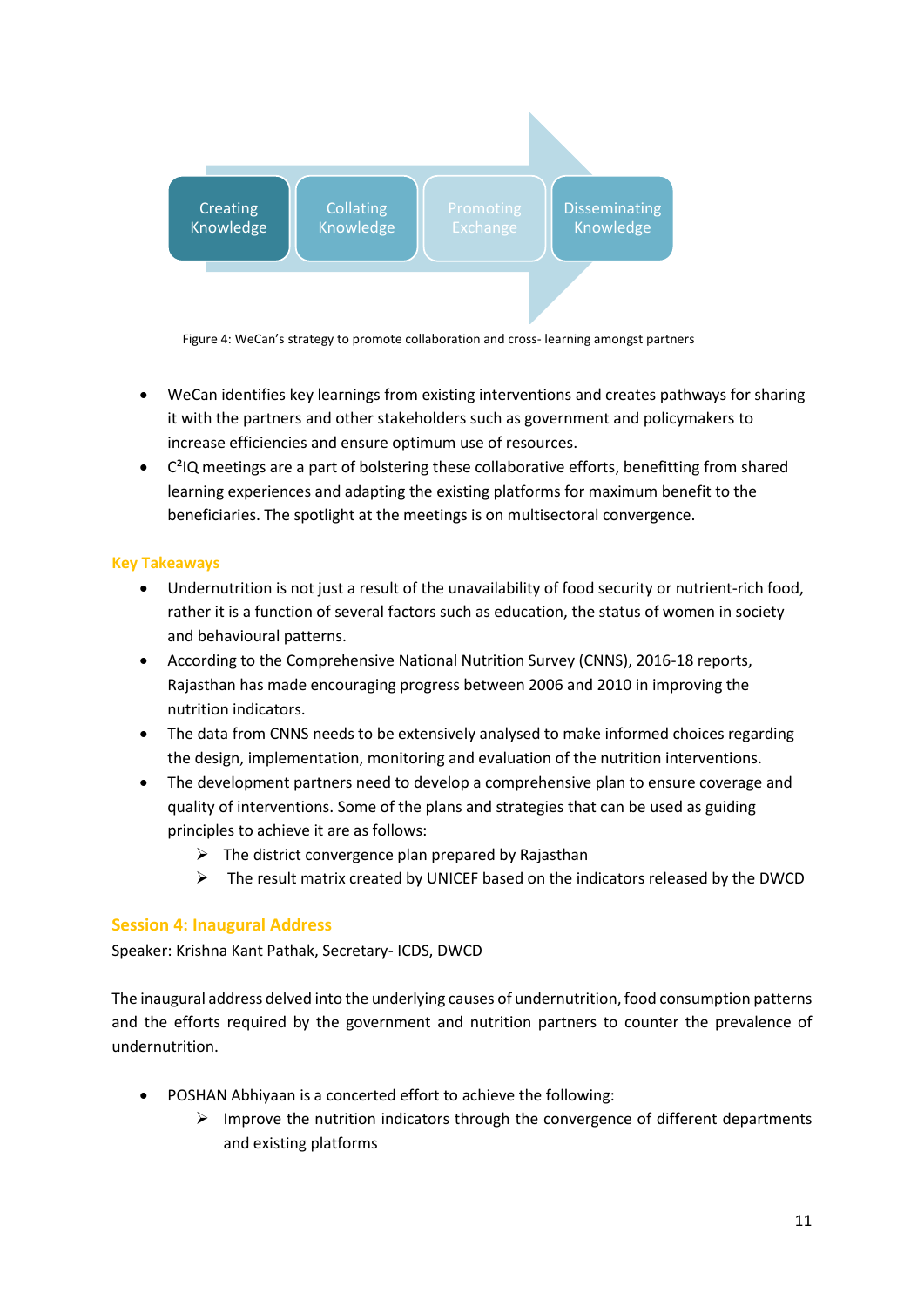- $\triangleright$  Improve the quality of life of people by creating a conducive environment for a healthier life
- $\triangleright$  Create awareness amongst the people about nutrition and its significance for our physical and mental well-being
- The nutrition indicators and prevalence of anemia in Rajasthan can be improved, but it requires innovative approaches, suited to local conditions
- C<sup>2</sup>IQ workshops are highly significant for achieving the desired nutrition outcomes. However, the knowledge accrued through the workshops needs to cascade down to the frontline workers (FLWs)
- In order to ensure this, the partners need to provide supportive supervision and collaborate with each other and government bodies for conducting joint training sessions.
- Observation of the food consumptions patterns over the years reveals that traditional nutrient-rich food sources such as leafy vegetables and millets have decreased in the daily diet of the people
- Ensuring availability of food and nutrients in the diet is only one factor in reducing undernutrition. It is felt that there is a strong need to delve further into the underlying causes of undernutrition and its impact on women, children and adolescent girls.

# **Key Takeaways**

- The partners should re-assess pre-conceived notions about undernutrition and anemia.
- The nutrition partners and implementing agencies should focus more on finding simple, pragmatic solutions to challenges pertaining to undernutrition.
- Behaviour change communication forms a key component for bringing about the changes in nutrition indicators.
- The use of locally available food and simple solutions should be the focus of interventions. For instance, consumption of nutritious plants such as moringa and promoting cooking in iron vessels in iron-deficient regions are some of the practices that can prove useful in tackling iron deficiency.

# **Session 5: Key Action Points by the Government**

Speaker: Dr Manju Yadav, ICDS

This session focussed on areas in which ICDS Rajasthan expects support from the nutrition partners for better planning and implementation of services being offered in various districts.

# **Key Discussion Points**

- At present, there are 61405 AWCs in Rajasthan, out of which 42 per cent are in departmental buildings, 30 per cent in schools, 17 per cent in rented spaces, 7 per cent in government buildings and 4 per cent in the community centers.
- ICDS expects support from the development partners to improve infrastructure at the AWCs. It includes provisions for drinking water, toilet and electricity at the centers that do not have these facilities at present.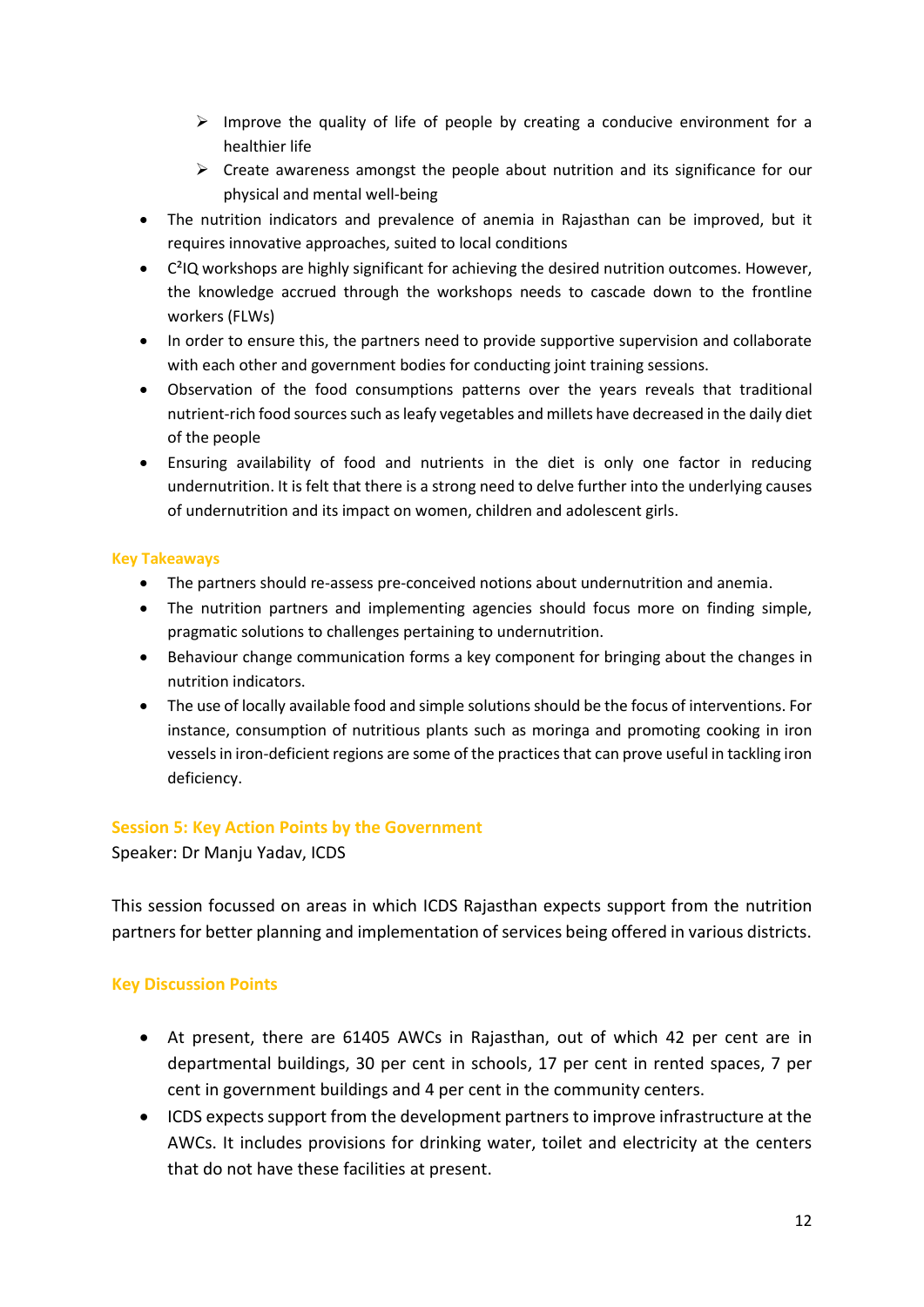• In order to generate demand for services of the AWCs and make them aspirational, the AWCs must be aesthetically branded and the quality of their services need to be improved.

# **Key Takeaways**

Table 1: Areas for which ICDS expects support from the partners

| <b>Supplementary</b><br><b>Nutritional Programs</b>                                                                     | <b>Qualitative support</b><br>for AWCs                       | <b>Support for Mother</b><br>and Child Health and<br><b>Nutrition (MCHN)</b><br>Day | <b>Support to</b><br>strengthen<br><b>Monitoring &amp;</b><br><b>Evaluation (M&amp;E)</b> |
|-------------------------------------------------------------------------------------------------------------------------|--------------------------------------------------------------|-------------------------------------------------------------------------------------|-------------------------------------------------------------------------------------------|
| Support to ensure<br>availability of<br>ingredients for<br>supplementary nutrition<br>programs                          | Capacity building of<br>the field level<br>workers           | <b>Ensuring that MCHN</b><br>Day is followed as per<br>directions                   | Support for<br>strengthening<br>traditional and online<br>M&E systems                     |
| Support for monitoring<br>and evaluation of the<br>program                                                              | Development of IEC<br>materials for AWCs                     | Monitoring of the<br>event through field<br>visits and designed<br>tools            | Support for<br>registering the<br>beneficiaries online                                    |
| <b>ICDS</b> expects partners to<br>commit to provide one<br>fruit for each child<br>coming to the AWC<br>once in a week | Strengthening the<br>ongoing strategies<br>and interventions | In depth analysis of<br>the data collected at<br>every level                        | Help in generating<br>reports after data<br>analysis                                      |

# **Session 6: Group Work: Action Plan by the Partners**

Facilitators: Dr Manju Yadav, ICDS, Priyanka Dahiya, WeCan-IPE Global, Vanita Singh, UNICEF

Group work provided the participants a platform to brainstorm on key challenges they were facing in achieving POSHAN Abhiyaan targets, key actions that partners intend to make the mission successful and support expected from the Government. The key areas that emerged during the session are presented below in Table 2 and Table 3:

Table 2: Identified thematic areas by the partners and way forward

| <b>Thematic Areas</b>                                                                                              | <b>Action Proposed by the Partners</b>                                                                                                                                                                                                                                                                                                                                                                                                                                                                       |
|--------------------------------------------------------------------------------------------------------------------|--------------------------------------------------------------------------------------------------------------------------------------------------------------------------------------------------------------------------------------------------------------------------------------------------------------------------------------------------------------------------------------------------------------------------------------------------------------------------------------------------------------|
| Maternal Nutrition - ante<br>and post-natal care,<br>weight gain, dietary<br>diversity, supplementary<br>nutrition | Strengthening and onsite support to MCHN/Village Health Nutrition Days and<br>$\bullet$<br><b>CBEs</b><br>Capacity Building at state, district, block and sector level<br>$\bullet$<br>Tracking weight gain through counselling, home visits (checking Mother and<br>$\bullet$<br>Child Protection cards), validating AWC register record (Register No. 8),<br>strengthening of MCHN days, organizing sensitization workshops<br>Advocacy in media and exposure visits for journalists and FLWs<br>$\bullet$ |
| $IVCN - Breastfeeding,$<br>complementary feeding,<br>dietary diversity,<br>supplementary nutrition                 | Capacity Building at state, district, block, sector level<br>$\bullet$<br>Group discussions at AWC<br>٠<br>Demonstration on dietary diversity<br>٠<br>Organizing and strengthening CBEs<br>٠                                                                                                                                                                                                                                                                                                                 |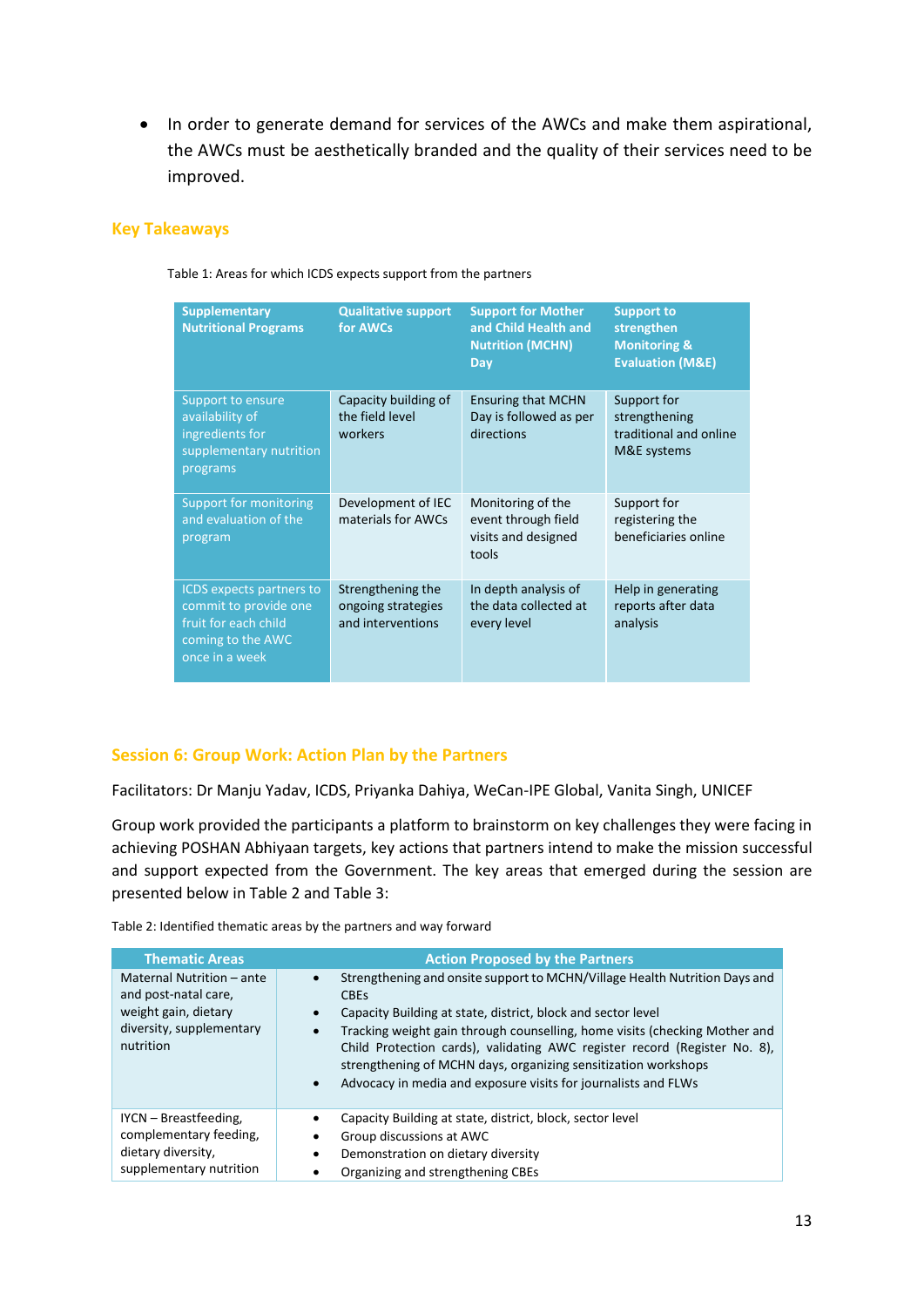|                                                                                        | Organic nutritional camps                                                                                                                                                                                                                                                                                                                                         |  |
|----------------------------------------------------------------------------------------|-------------------------------------------------------------------------------------------------------------------------------------------------------------------------------------------------------------------------------------------------------------------------------------------------------------------------------------------------------------------|--|
| Anemia (for all age<br>groups) - IFA<br>supplementation,<br>Counselling, Fortification | WIFS program stock availability and delivery<br>Information and demonstration sessions<br>Adolescent health days<br>Facilitating monitoring of IFA and Albendazole availability at AWCs,<br>$\bullet$<br>counselling/group meetings of pregnant and lactating mothers, adolescents,<br>and home visits, facilitating timely reporting                             |  |
| System strengthening                                                                   | Refurbishment and branding of AWCs for demand generation<br>٠<br>Capacity building of FLWs<br>Strategic use of data<br>٠<br>Capacity building of PRIs<br>Facilitating converged monitoring platform (using data sciences, machine<br>٠<br>learning and AI)<br>Rebranding of AWCs<br>Regular partner meetings to be conducted for integration and convergence<br>٠ |  |
| Early childhood education<br>(ECE)                                                     | Kit development and distribution<br>$\bullet$<br>Charts, toys, leaning Instruments<br>$\bullet$                                                                                                                                                                                                                                                                   |  |
| <b>SAM Management</b>                                                                  | Identification, anthro, counselling, RutF and referral<br>CMAM at AWC                                                                                                                                                                                                                                                                                             |  |
| Safe drinking water and<br><b>WASH</b>                                                 | Toilet renovation and construction, promotion of hand washing practices                                                                                                                                                                                                                                                                                           |  |
| Self-Help Groups                                                                       | Training and Take Home Ration quality                                                                                                                                                                                                                                                                                                                             |  |
| <b>IEC Material</b>                                                                    | Development and distribution of recipe books, recipe demonstrations and Jan Andolan                                                                                                                                                                                                                                                                               |  |

#### Table 3: Key challenges and action points for achieving POSHAN Abhiyaan as proposed by the nutrition partners

| <b>Key Challenges</b>                                                                                                                                                                                                    | Support expected from the government by the partners                                                                                                                                                                                                                                                                                                                                                                                                                                                                                           |
|--------------------------------------------------------------------------------------------------------------------------------------------------------------------------------------------------------------------------|------------------------------------------------------------------------------------------------------------------------------------------------------------------------------------------------------------------------------------------------------------------------------------------------------------------------------------------------------------------------------------------------------------------------------------------------------------------------------------------------------------------------------------------------|
| Comprehensive monitoring &<br>evaluation is difficult to achieve                                                                                                                                                         | Survey- Area identification, Najari Naksa, head count as per<br>census registration of beneficiaries<br>Maternal Health (270 Day)- Monitoring through Registration<br>$\bullet$                                                                                                                                                                                                                                                                                                                                                                |
| Lack of plans that are customized to<br>the local realities at the block level                                                                                                                                           | and Mamta Card, Regular ANC, Weight Gain Monitoring, Food<br>diversity, Institutional delivery and Neo Natal Weight<br>Monitoring<br>IYCF and CF-Institutional delivery and Neo Natal Weight<br>$\bullet$                                                                                                                                                                                                                                                                                                                                      |
| <b>Ensuring IFA supplies become more</b><br>difficult due to lack of effective M&E<br>mechanisms                                                                                                                         | Monitoring, EIBF within one Hour after birth, delivery point<br>functionaries training, Weight Monitoring, EBF, Complimentary<br>Feeding start on 181th Days after Birth, Quality, Quantity (Age<br>appropriate), Density, diversity<br>Growth Monitoring - GMD availability, Capacity building,<br>$\bullet$<br>Monthly weighing, recording in register No. 8, Counselling and<br>referral<br>Ensuring timely reporting and reporting of stock outs under<br><b>AMR</b> program<br>End to end quarterly reviews by the secretary<br>$\bullet$ |
| Finding ways for cascading skill<br>development for enabling data<br>assimilation and creating space for<br>data usability<br>The FLWs often lack ownership and<br>motivation required for field level<br>implementation | Building an effective knowledge management and information<br>۰<br>dissemination mechanism<br>Orientation of grassroot level workers by ICDS (for ECD and AMR<br>programs)                                                                                                                                                                                                                                                                                                                                                                     |